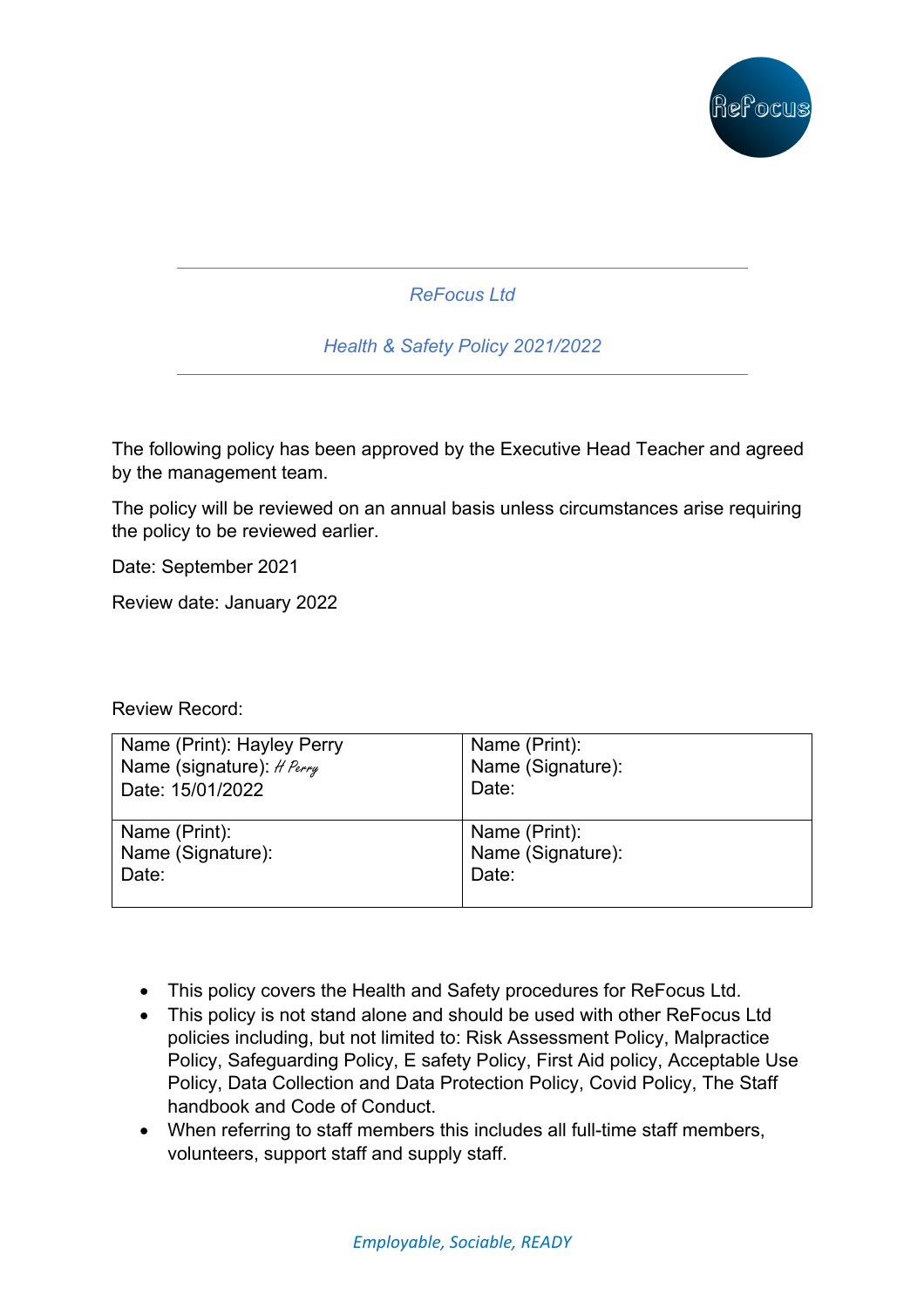

## **Section 1 – Introduction**

This policy covers the arrangements for all matters concerning Health & Safety within ReFocus and its venues.

#### **Access**

ReFocus employees, volunteers and students are made aware of the existence of this policy and have open access to it:

On paper in a folder in the ReFocus Centre and on the staff sharepoint.

This policy is reviewed annually and may be revised in response to feedback from employees, volunteers, students, and external organisations.

#### **Section 2 – Policy Statement**

It is the policy of ReFocus to comply with the terms of the Health and Safety at Work Act 1974 and subsequent legislation, to provide and maintain safe and healthy working conditions, equipment, and systems of work for all our employees, volunteers, and students; and to provide information, training, and supervision for this purpose. ReFocus also recognises and accepts its responsibility to protect the health and safety of all visitors to the workplace (including clients, contractors, temporary staff, volunteers, and any members of the public) who might be affected by our activities. ReFocus will also co-operate on health and safety matters with the landlords of any ReFocus Centre. Regular ReFocus meetings will routinely be held on health and safety matters. The policy will be reviewed each year by the Management, along with risk assessments on all activities undertaken by ReFocus.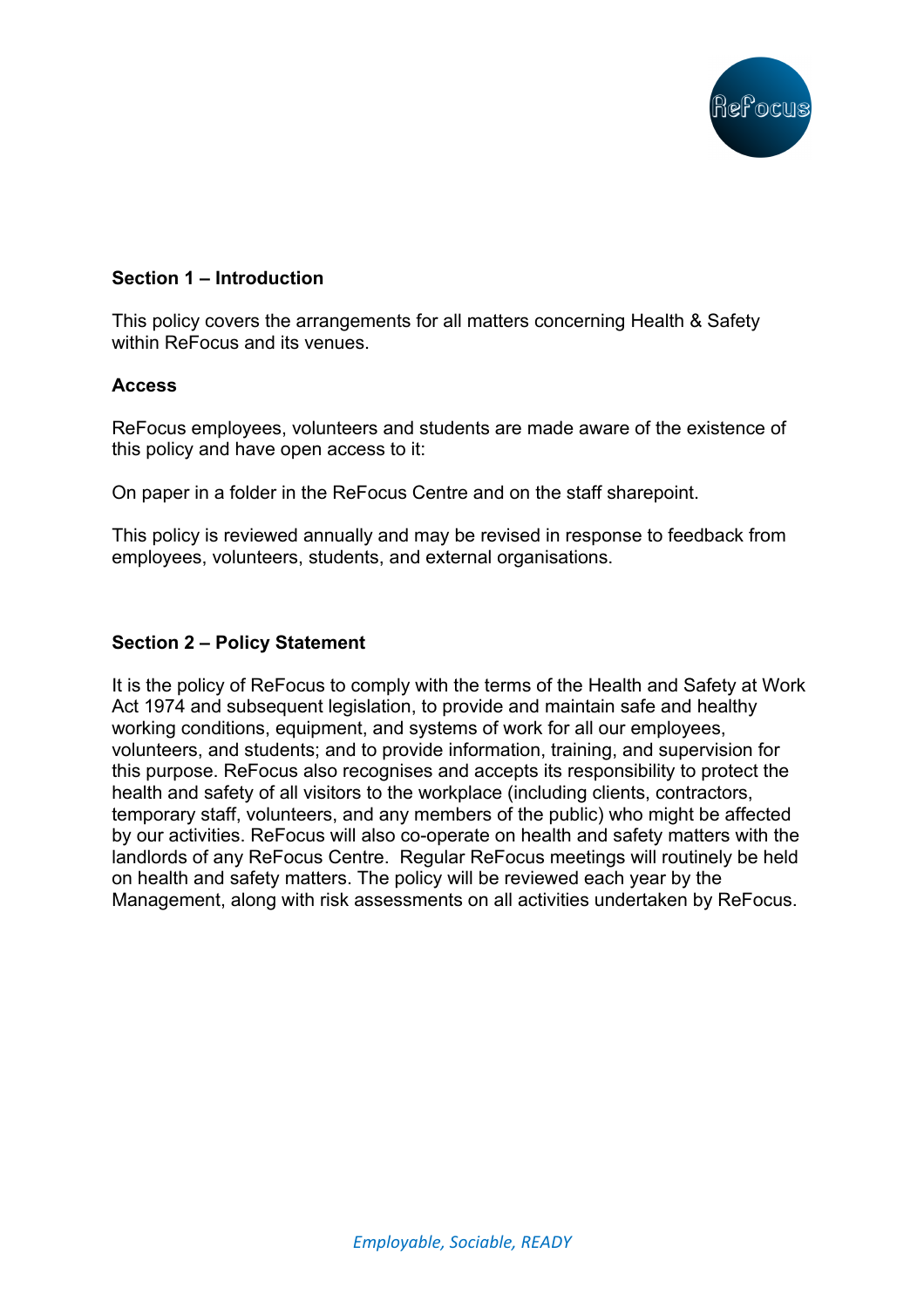

# **Section 3 – Implementation**

## **Responsibilities within the Organisation**

### **1. Board of Management**

The Senior Leadership Team of ReFocus as the employer has the overall and final responsibility for the health and safety matters of ReFocus and for ensuring that health and safety legislation is complied with within the organisation. To this end, the Senior Leadership Team will ensure the allocation of the resources necessary to maintain sound and efficient health and safety arrangements. The Senior Leadership Team will be responsible for appointing a Safety Officer to oversee and implement its policies. The Health and Safety at Work Act 1974 places a statutory duty on all employers to ensure, so far as is reasonably practicable, the safety, health, and welfare of all its employees at work and other people who may be affected by their activities, e.g., clients, students, volunteers, or members of the public.

## **2. Safety Officer**

The Safety Officer is responsible for the effective day-to-day implementation of procedures and systems including monitoring, prevention of hazards and taking remedial action in their area of responsibility.

The Safety Officer will ensure that staff are appropriately trained and receive the support they need to perform their duties.

The Safety officer will also ensure that the health and safety policy and all associated procedures are brought to the attention of all staff and volunteers and that there are adequate signs about hazards and emergency procedures.

The Safety Officer has overall responsibility for ensuring that the health and safety policy is put into practice at ReFocus's premises. The Safety Officer will ensure that; employees and volunteers receive sufficient information, training, and supervision on health and safety matters, risk assessments covering fire risk, safer systems of work, personal safety and assessments of hazardous substances are undertaken, and the results written up and made available to all employees accidents and near misses are investigated and reported to the Senior Leadership Team and, where appropriate, the Health and Safety Executive.

# **3. Employees, volunteers, and students**

All employees, volunteers and students have the responsibility to:

- Ensure that they are fully conversant with this policy
- Co-operate with the Safety Officer and the Board to achieve a safe and healthy workplace
- Take reasonable care of themselves and others
- Employees, volunteers, and students must not intentionally or recklessly interfere with anything provided for their health, safety, and welfare.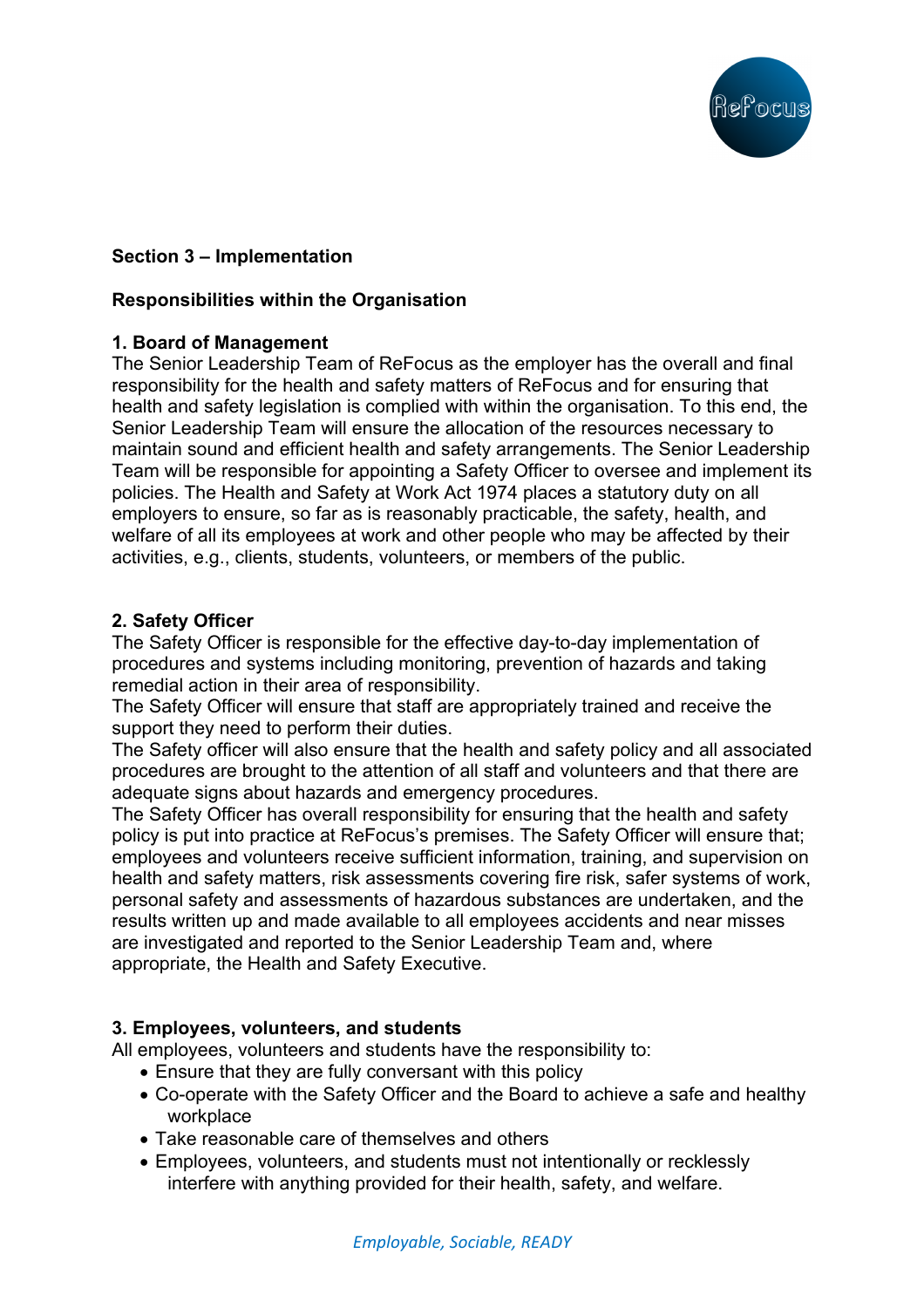

• Serious breaches of the Health and Safety Policy and rules (e.g., misusing equipment, deliberately putting someone else's safety in danger) will be dealt with through ReFocus's Disciplinary Procedure.

Whenever an employee, volunteer or student notice a health or safety problem which they are unable to put right, they must immediately inform the Safety Officer or a member of the Senior Leadership Team.

Health & Safety matters may be raised by any employee, volunteer, or student at ReFocus directly or indirectly with the Safety Officer at any time.

## **Organisational Arrangements**

### **4. Risk assessments**

Written risk assessments will be reviewed and updated annually to ensure it covers all employees and volunteers against all risks and to ensure that any action identified as needed in the risk assessment has been carried out. Risk assessments will also be updated every time that there is a major change in working practices. Risk assessments will cover all ReFocus employees and volunteers, wherever they may be based, and will cover all aspects of their activities. The Senior Leadership Team will make, and implement, any appropriate arrangements for the effective planning, organisation, control, monitoring and review of any preventative or protective measures identified because of risk assessments.

ReFocus will conduct an individual risk assessment for any employee under the age of 18. However,

This assessment will specifically consider the young person's possible lack of awareness of existing or potential risks. ReFocus will conduct individual assessments for lone workers, who take account of personal safety. It will also offer individual risk assessments to any members of staff who show or report symptoms of stress.

### **5. Building Maintenance**

ReFocus has a responsibility to provide a safe and healthy environment for all employees, volunteers and students.

The Safety Officer will be responsible for liaising with our landlord, and for ensuring that any repairs are carried out swiftly, and with the minimum of disruption.

# **6. Reporting Hazards**

All ReFocus employees, volunteers and students are responsible for spotting and reporting hazards or potential hazards. If a hazard or potential hazard is seen, it should be removed or reported to the Safety Officer or a Senior leader straight away.

### **7. Reporting Accidents and dangerous occurrences**

All accidents, dangerous occurrences and near misses will be reported to the Safety Officer as soon as possible after the event and recorded in the accident book.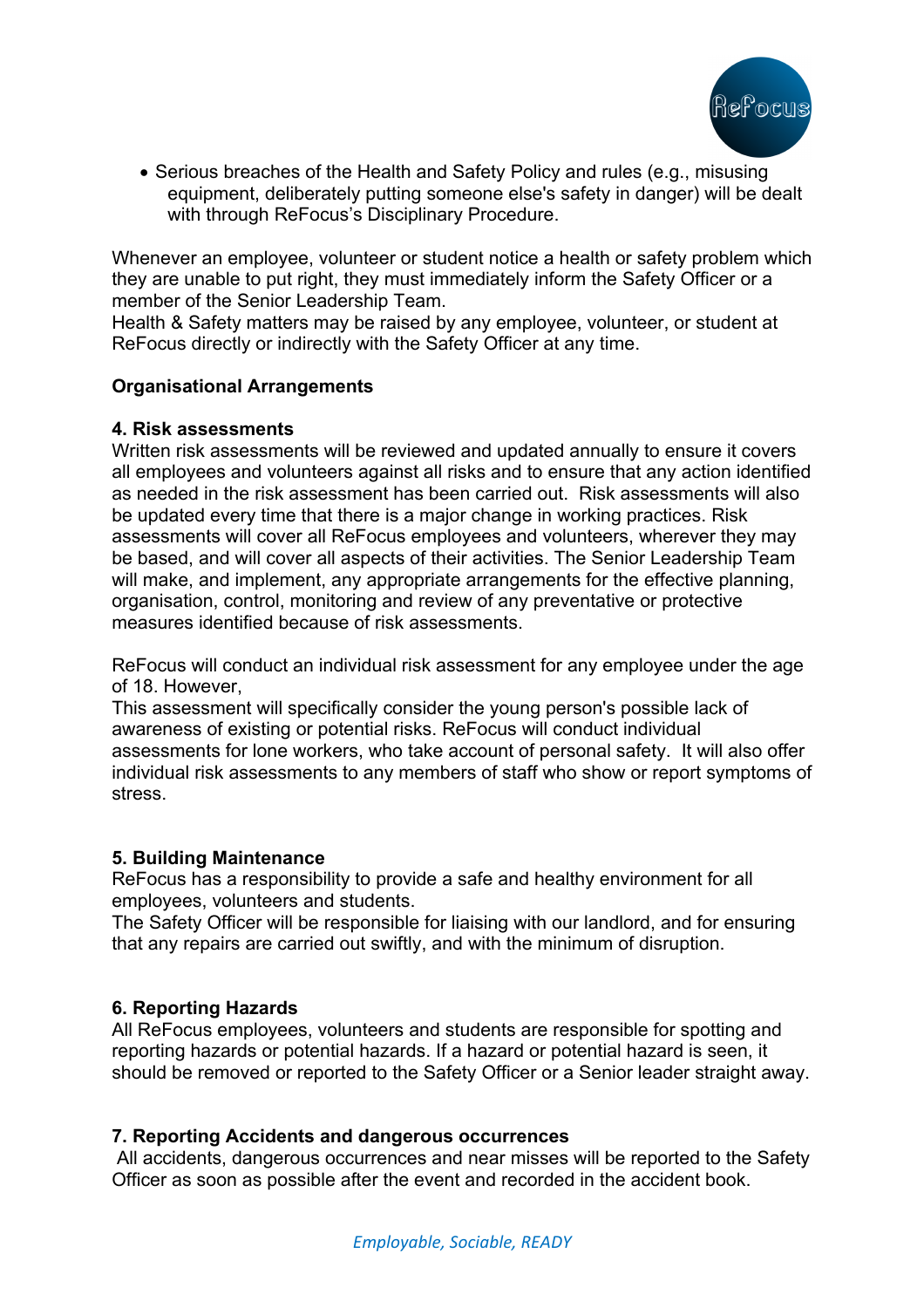

All accidents, near misses and dangerous occurrences will be investigated within 24 hours by the Safety Officer. The Safety Officer will then present a safety report with recommendations to the Safety Committee.

The Safety Officer will report serious accidents and dangerous occurrences directly to the Health & Safety Executive.

### **8. First Aiders**

First Aider/s will be appointed in accordance with the Health and Safety (First Aid) Regulations 1981.

The First Aider/s will be responsible for taking prompt action following an accident, whether involving an employee or not.

All accidents and near misses, no matter how minor, will be recorded in the Accident Book, held in ReFocus Office/ and workshop.

A First aid box is held in ReFocus workshop, kitchen and Medical room.

## **9. Smoking**

In line with current regulations smoking is not permitted anywhere on the premises.

### **10. Overcrowding**

ReFocus will avoid unhealthy and overcrowded working or learning conditions, and will consult employees and volunteers on any changes in office layout. Rooms used as meeting places or classrooms shall not exceed their legal capacity.

### **11. Ventilation**

ReFocus will endeavour to provide a well-ventilated workplace in which employees, volunteers and students have control over their local level of ventilation. See Covid policy for more guidance re: specific requirements.

### **12. Temperature**

In office workplaces a minimum temperature of 16°C must be maintained. Efforts will be made so far as is reasonably practical to ensure the workplace temperature does not rise to an uncomfortable level. A thermometer will be provided in a conspicuous place and in such a position as to be easily seen. ReFocus will do all in its power to ensure reasonable temperatures in the workplace always.

### **13. Lighting**

Adequate lighting must be provided. If lights are found to be out of order, the fault must be reported and corrected as soon as reasonably possible.

#### **14. Noise**

ReFocus employees and volunteers work within a shared office and therefore a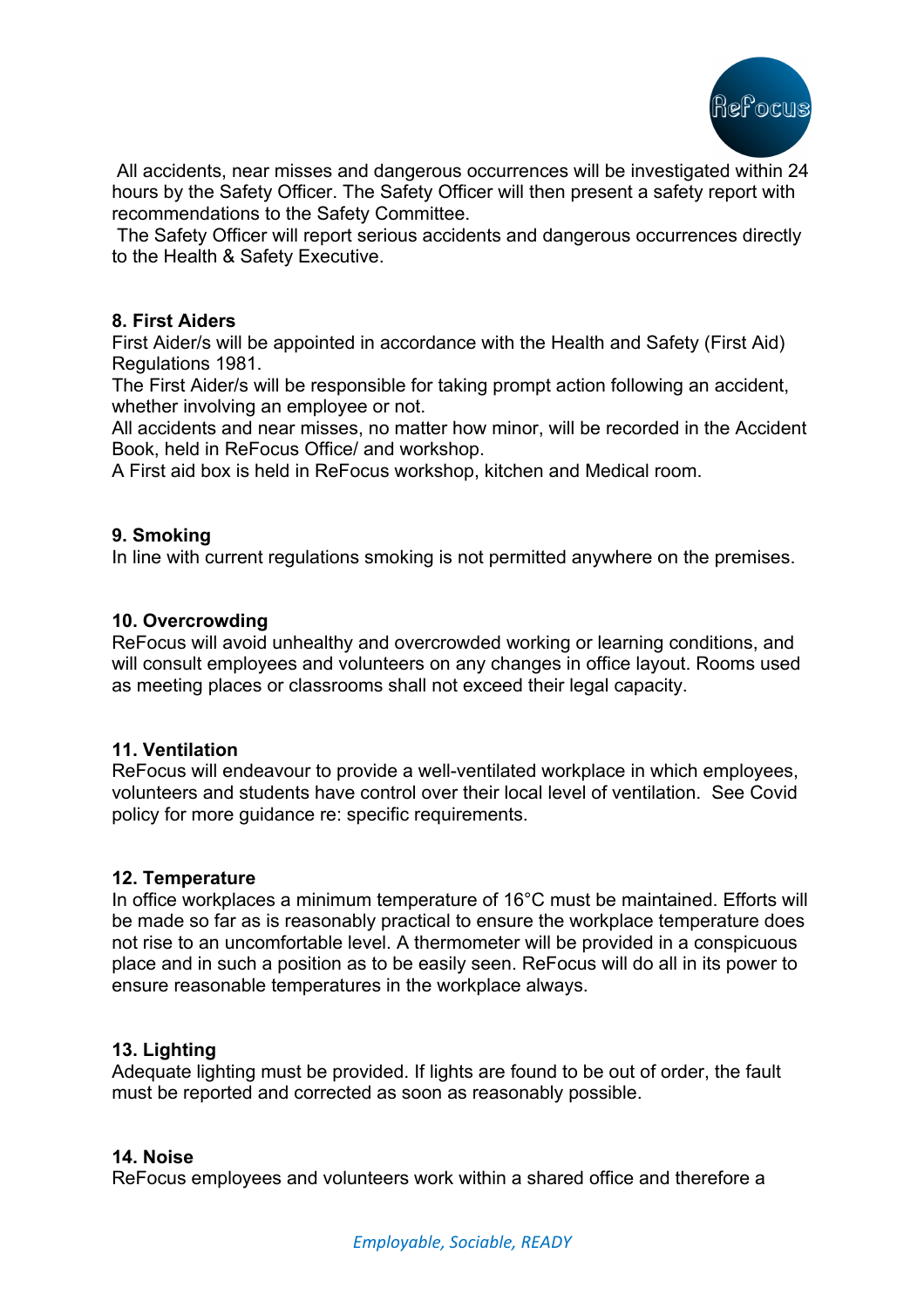

certain level of noise is unavoidable. However, ReFocus will endeavour to ensure that noise levels are kept within acceptable limits.

## **15. Office Atmospheric Pollutants**

Office equipment such as photocopiers and printers can emit pollutants into the atmosphere. ReFocus will take reasonable precautions in ensuring that these levels are kept within acceptable limits. Employees will not be expected to work in enclosed spaces with equipment that emits atmospheric pollutants. Spaces where these pollutants are present shall be kept well ventilated.

## **16. Equipment and Materials Storage/Usage**

Equipment must not be left untidy or spread around the floor but must be suitably stored after use.

Corridors must be kept clear from obstructions and materials must be stored in safe areas.

Under no circumstances must goods or materials be stacked immediately in front of, or obstructing, fire doors, fire exits, fire alarms or fire equipment.

### **17. Heating**

Except in emergencies, and only with the permission of the Safety Officer, no paraffin, or bar electric, or bottled gas fires, will be used on ReFocus's premises.

# **18. Electrical Equipment**

Only skilled electricians should carry out maintenance work on electrical equipment. No unqualified employee, volunteer or student should endanger themselves, or others, by carrying out such work.

Employees, volunteers, and students should not perform unsafe practices such as, leaving wires trailing across floors, using plugs with loose or chafed wiring, or overloading electrical sockets. Broken, ineffective or damaged electrical equipment must be clearly labelled as such and taken out of commission, then reported to the Safety Officer.

ReFocus shall ensure all portable electrical appliances and equipment is periodically inspected and tested for compliance with The Electricity at Work Regulations (Health and Safety Act 1974). An up-to-date inventory of electrical equipment will be maintained by the Safety Officer, including dates of inspection.

### **19. Training**

ReFocus will ensure that new employees, volunteers, and students, receive information on health and safety as part of their induction. ReFocus will organise training for employees and volunteers on health and safety matters as appropriate, including general health and safety, first aid, manual handling, fire safety, and risk assessment.

ReFocus will also organise training for appropriate use of equipment and any special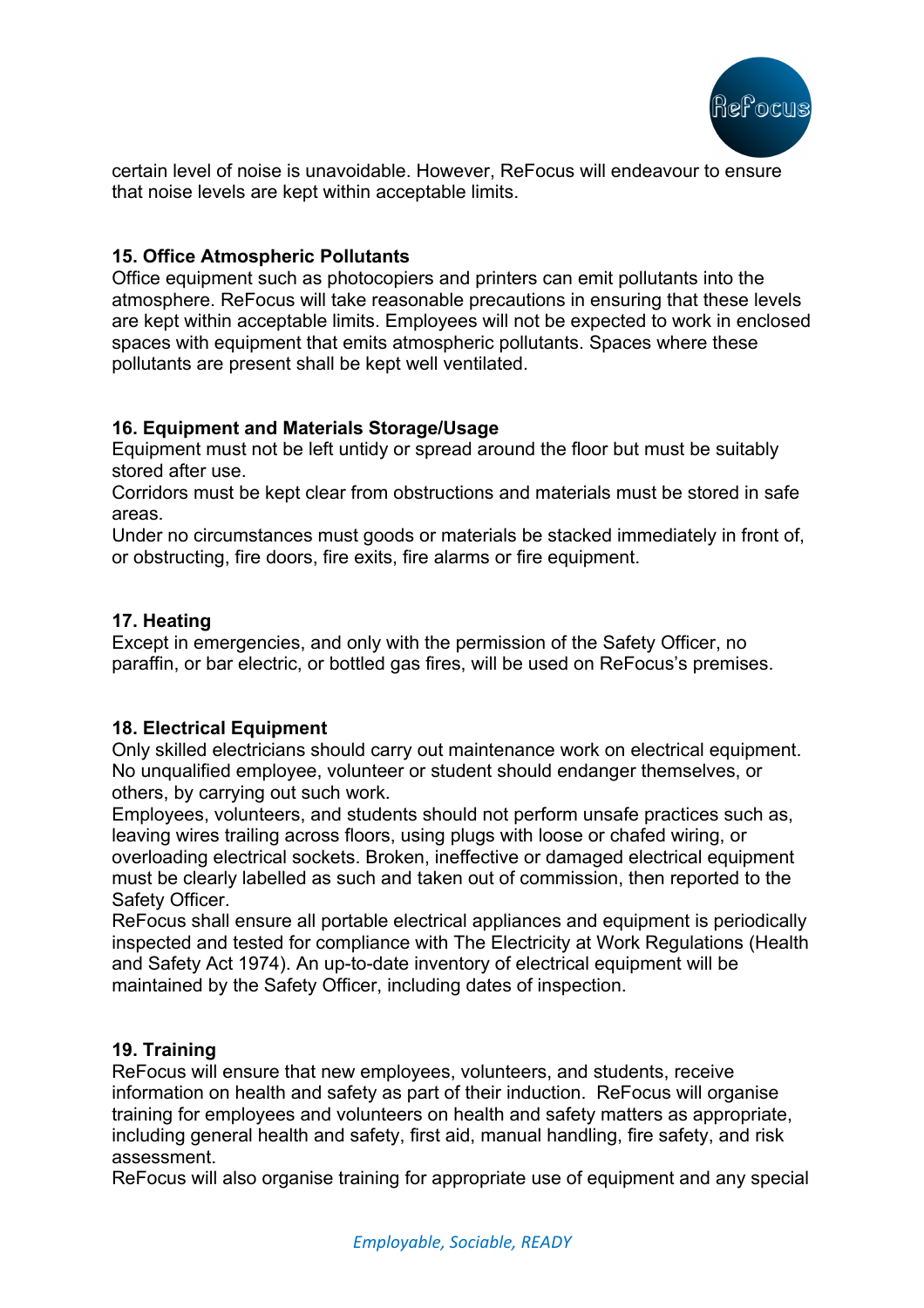

training needed to ensure safe systems of work. If employees and volunteers, consider they have health and safety training needs they should inform the Safety Officer.

The Safety Officer will ensure that records of all health and safety training are maintained as part of the organisation's ongoing training and development plan.

## **20. Consultation**

The Health and Safety governor will be responsible for carrying out consultation on matters of health and safety as required or when the situation demands.

# **21. Resolution of health and safety problems**

Any employee, volunteer or student with a health and safety concern must first inform their line manager or member of staff who will then inform the Safety Officer. If, after investigation, the problem is not corrected in a reasonable time, or if the Safety Officer decides that no action is required, and if the employee, volunteer, or student is not satisfied, then the employee, volunteer or student may refer the matter to the Chair of governors who may make written representations to the Safety Officer.

If the employee, volunteer, or student is still dissatisfied, the matter will be entered on the agenda for the next meeting and presented to the governing body.

# **General Welfare**

### **22. Toilets**

ReFocus will seek to ensure that suitable and sufficient toilets and washing facilities are provided for all able or disabled employees, volunteers, and students in accordance with the minimum requirements of Health and Safety legislation. Each toilet will be in a separate, lockable room.

Washing facilities will include a supply of clean hot and cold water, soap, and suitable means of drying.

An adequate supply of drinking water will be provided for all staff.

### **23. Universal Hygiene Controls**

ReFocus, will ensure that the office and classroom are kept clean and tidy, also the toilets and washbasins.

Disposal bins for sanitary products will be provided by an appropriate company appointed by Landlords and will ensure that they are emptied and sanitised regularly. All employees, volunteers and students are responsible for the cleanliness of their individual workstations.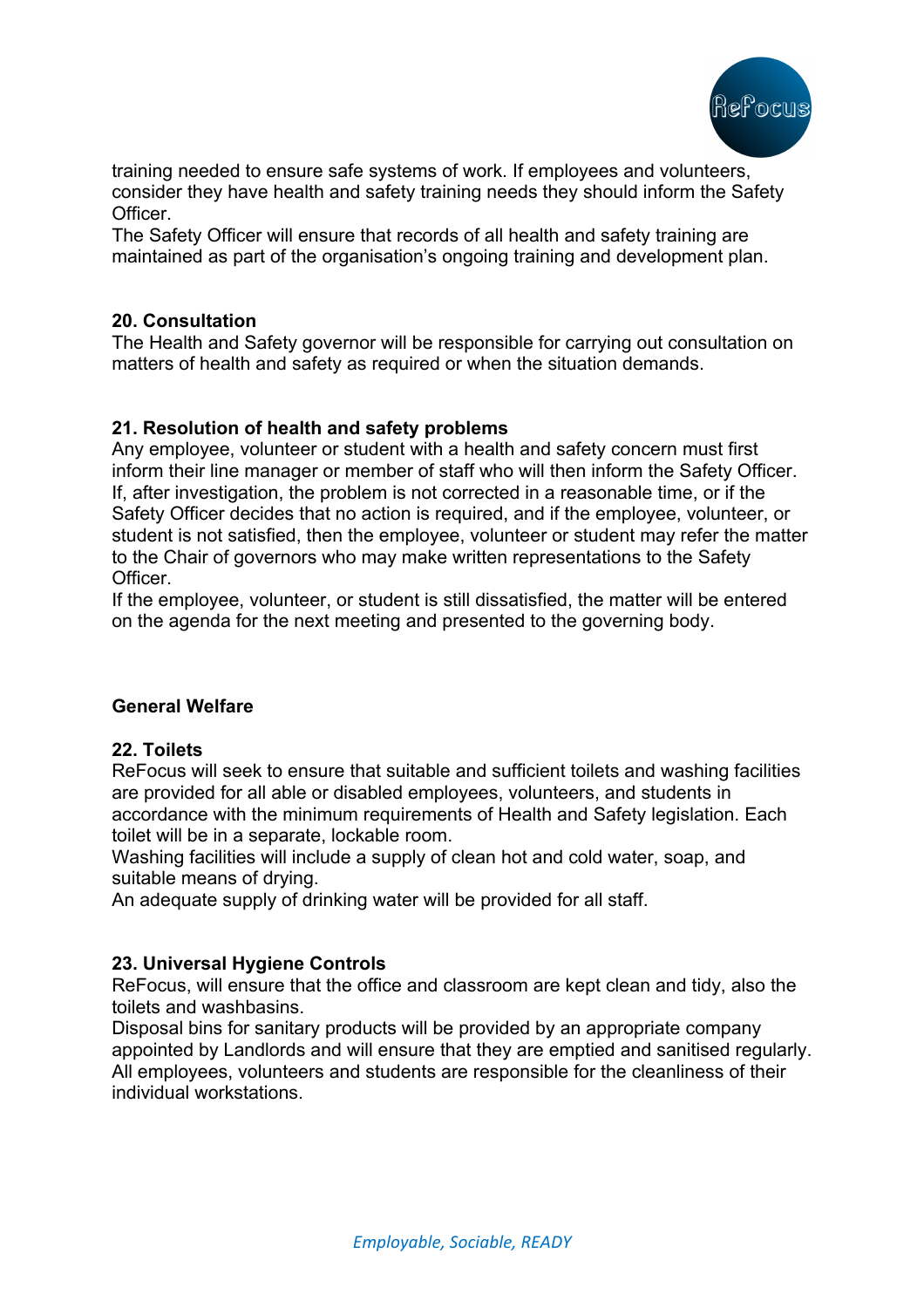

## **24. Disabled Access**

Disabled access for wheelchair users is provided, and clear access to all parts of the building will be maintained.

## **24. Hours of Work**

ReFocus's employees and volunteers should not work excessively long hours, and should take adequate breaks for meals as indicated in their contracts or terms of employment.

Hours worked will be routinely monitored through supervision and support meetings.

# **26. Working Alone and Security**

When working alone, all employees and volunteers must fully concentrate on the task at hand. They should not undertake heavy lifting or climb above head height. They are not to undertake electrical repairs to the mains or lighting circuits.

They must monitor any person seeking to gain entry to the building and refuse entry if necessary. Before leaving the building all lights and electrical appliances are to be turned off and all windows and doors closed. Lone working should only be as a last resort.

# **27. Visual Display Equipment**

It is the policy of ReFocus to comply with the law as set out in the Health and Safety (Display Screen Equipment) Regulations 1992.

These regulations require employers to minimise the risks in VDU work by ensuring that workplaces and jobs are well designed. The Regulations apply where staff uses VDUs as a significant part of their normal work. Employees, volunteers, and students who use VDUs only occasionally are not covered by the Regulation, but as employers we still have general duties to protect our staff under other Health and Safety at Work legislation.

ReFocus will conduct health and safety assessments of all workstations staffed by employees or volunteers who use VDU screens as part of their usual work. All workstations must meet the requirements set out in the Schedule to the Regulations. Appropriate seating must be available to all users, who must take regular breaks (at least 10 minutes away for every hour at the screen). Short frequent breaks are more satisfactory than occasional longer breaks.

# **ReFocus employees and volunteers are expected to:**

Talk to the Safety Officer if they have problems related to computer use and health and safety problems.

Not sit in the same position for long periods. If there are no natural breaks in your job, the Safety Officer should plan for you to have rest breaks, frequent short breaks are better than fewer long ones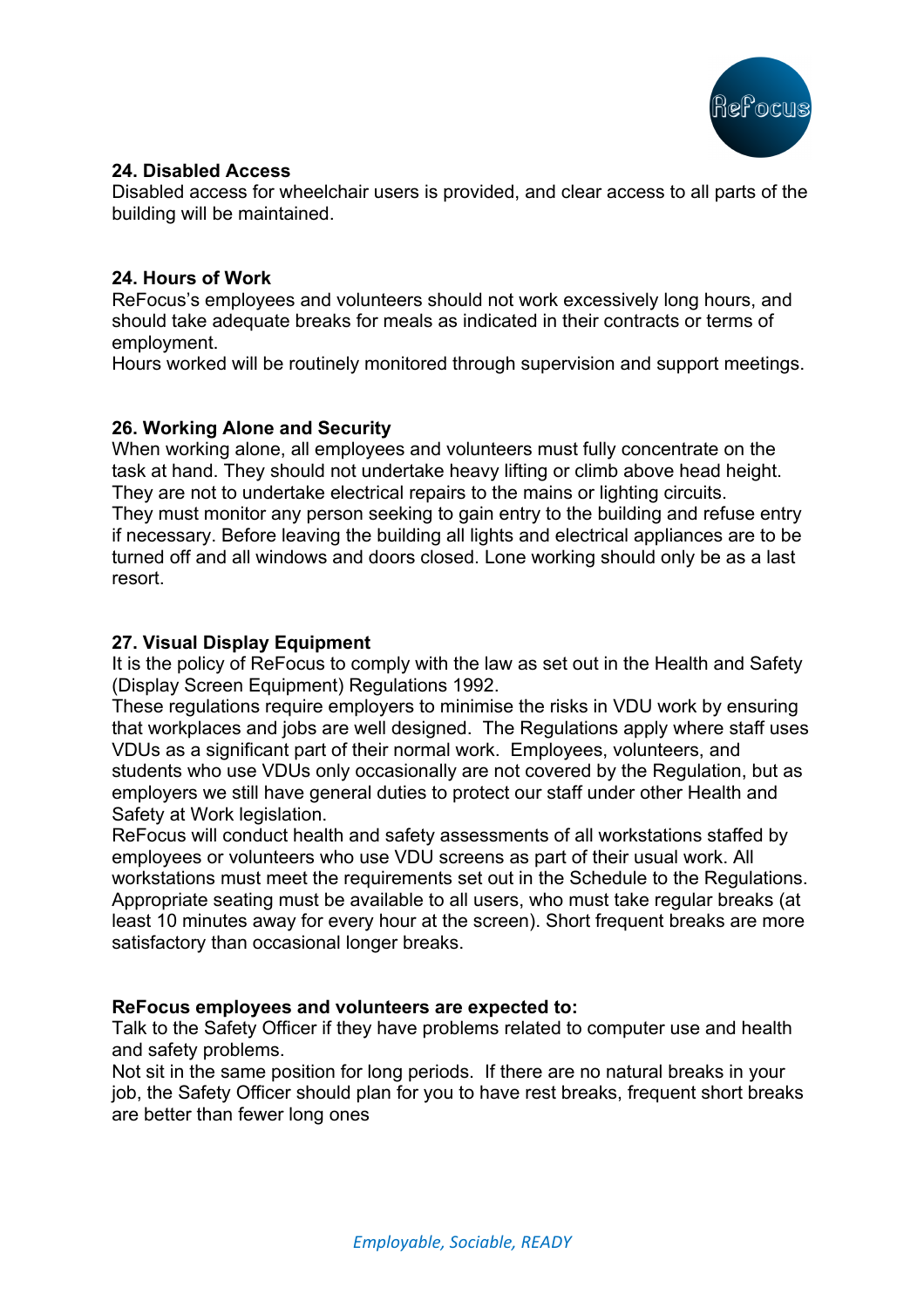

## **Employees and volunteers should:**

Adjust their chair and monitor to find the most comfortable position for their work. Forearms should be approximately horizontal and your eyes level with the top of the monitor.

Try different arrangements of keyboard, monitor, mouse, and documents to find the best arrangement.

Arrange their desk and monitor to avoid glare; adjust brightness and contrast controls on your monitor to suit lighting conditions in the room.

Ensure there is space to move legs freely. A footrest may be helpful.

Adjust their keyboard to get a good typing position. Keep wrists straight, keep a soft touch on the keys and don't over-stretch the fingers.

Position the mouse within easy reach, so it can be used with the wrist straight.

Select fonts and text colours that are large enough to read easily on your screen.

### **Resources will be sought by ReFocus to provide**: -

VDUs with a detachable and adjustable screen, i.e., in height, swivel etc., to allow for the individual preference of the operator

VDU's computer cleaning supplies

A wrist and footrest at each workstation if required

An anti-static mat at each workstation

Keyboards which are separate from screens

Anti-glare screens, where direct light cannot be prevented from falling on the monitor Adequate workstation space.

#### **29. Laptops**

Laptops should not be used in the office for extended periods of time.

Laptops should not be connected to the network without the permission of the IT Project Manager.

Do not use a laptop in a stationary car, where unsuitable seating and limited space increase the likelihood of injury.

Do not overload a laptop bag. Distribute weight as evenly as possible.

Position the laptop on a firm surface at the correct height for use.

Ensure that there is space in front of the laptop to rest wrists and forearms.

### **30. Eyesight Tests**

Where any member of staff is experiencing eyesight problems attributable to their work with VDUs, he/she, will be entitled to an eyesight test paid for by ReFocus. Where a test shows that because of work with ReFocus's VDUs a member of staff needs to purchase glasses, ReFocus will pay for these. An optician must provide evidence and complete the appropriate form, which staff should obtain from the Safety Officer. At the time of issuing this policy, any such payment for corrective lenses is restricted and based on the provision of basic frames. Provision of frames excludes those normally used for purposes other than work with VDUs. Staff can obtain full details concerning conditions of payment from the Safety Officer.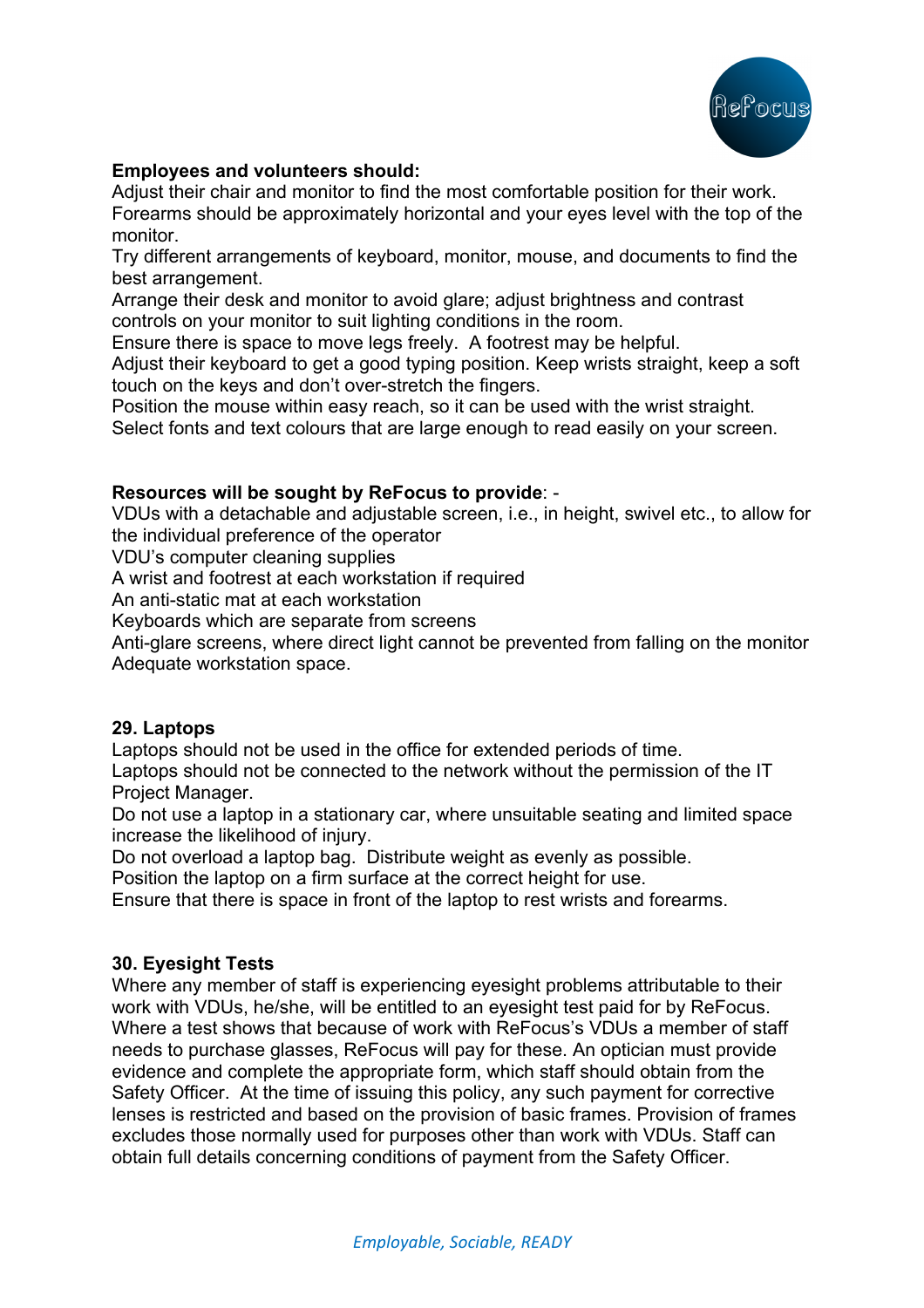

## **31. WRULDS/RSI**

Work Related Upper Limb Disorders (also known as Repetitive Strain Injury) are often associated with keyboard work. It is the intention of ReFocus, by following best advice and practices, to provide VDU/keyboard equipment and furniture, which help prevent the development of these musculoskeletal disorders.

However, employees should contribute to their own safety and welfare by: Avoiding sitting in the same position for long periods

Adjusting equipment and furniture to appropriate/comfortable positions Taking a rest break from VDU work (at least 10 minutes every hour).

### **32. Maintenance**

The Safety Officer will ensure that maintenance contracts for equipment in ReFocus's office is adhered to and, where appropriate, renewed.

## **33. Manual Handling**

ReFocus employees and volunteers should avoid manual lifting where at all possible.

However, they may occasionally be required to manually lift and handle heavy items. Correct manual lifting and handling reduces the effort required and prevents strain and risk of injury.

The most likely occurrences of manual handling for ReFocus employees and volunteers are.

The receipt and storage of stationery orders

Moving paper records into archive storage

Rearranging the office furniture and equipment

Handling deliveries of computer equipment

Handling computer equipment for delivery to clients

Moving equipment and records into the loft storage area

All employees should use all available aids, to reduce the risk of injury, e.g., sack trolley,

slings, and lifts.

Employees should not put themselves at risk by attempting to lift heavy loads which could

be divided into smaller quantities. The assistance of other employees should always be

sought for moving large quantities or for lifting heavy and awkward loads. When lifting in a

team take instructions from one person only.

Any employee feeling a strain should stop immediately and record the incident in the Accident Book. To continue may result in more serious injury.

### **34. Stress Management**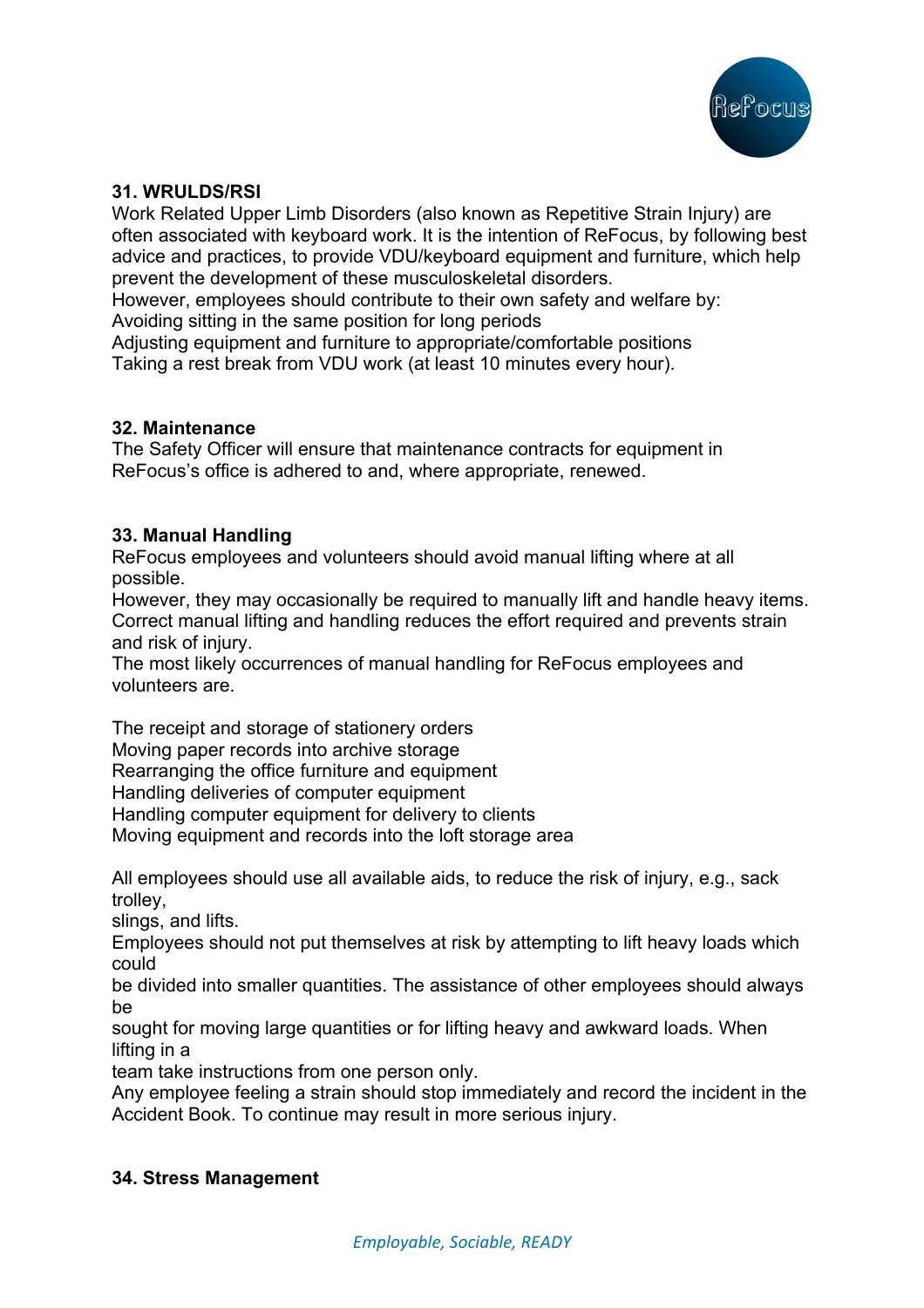

ReFocus recognises that stress at work is a serious issue and will do all it can to eradicate

problems relating to stress at work. Refocus will.

Ensure close consultation with employees and volunteers to involve them in work distribution, particularly during periods of change.

Give opportunities for the staff and volunteers to contribute to the planning and organisation of their own jobs.

Ensure that employees and volunteers have work targets that are challenging, but not unreasonable.

Implement effective policies and procedures for dealing with bullying and any other form of harassment

Encourage good communications between management, employees, volunteers. Promote the maintenance of a supportive culture in the workplace.

Where appropriate, take into consideration an employee's personal or home problems.

Ensure employees avoid working long and unsocial hours.

ReFocus will work to ensure that all policies, working practices, conditions of employment

etc. do not conflict with the above statement.

Employees should become aware of the causes of stress and ensure that they work in such a way that it would minimise stress on themselves and others.

Employees and volunteers must fully respect other members of staff, and ensure that

interpersonal conflicts are avoided or dealt with sensibly.

Employees must not make unrealistic demands on other workers, by imposing impossible

deadlines and/or increasing workloads to an unsustainable level.

Employees and volunteers should actively support, and participate in ReFocus's aim of

maintaining a pleasant and supportive workplace environment.

If an employee or volunteer is suffering from stress at work, they should discuss this with

their immediate superior at the first opportunity. Where it is practicable and reasonable,

ReFocus will seek to provide support and assistance to the stressed employee, or volunteer.

# **Fire Safety**

# **35. Fire Hazards**

All employees, volunteers and students must become familiar with the fire drill instructions,

which is part of the induction process.

All office gangways and access to corridors, fire doors, fire exits, fire extinguishers and other firefighting equipment must be always kept free of obstructions.

Rubbish bins are to be emptied every day, and collections of flammable materials such as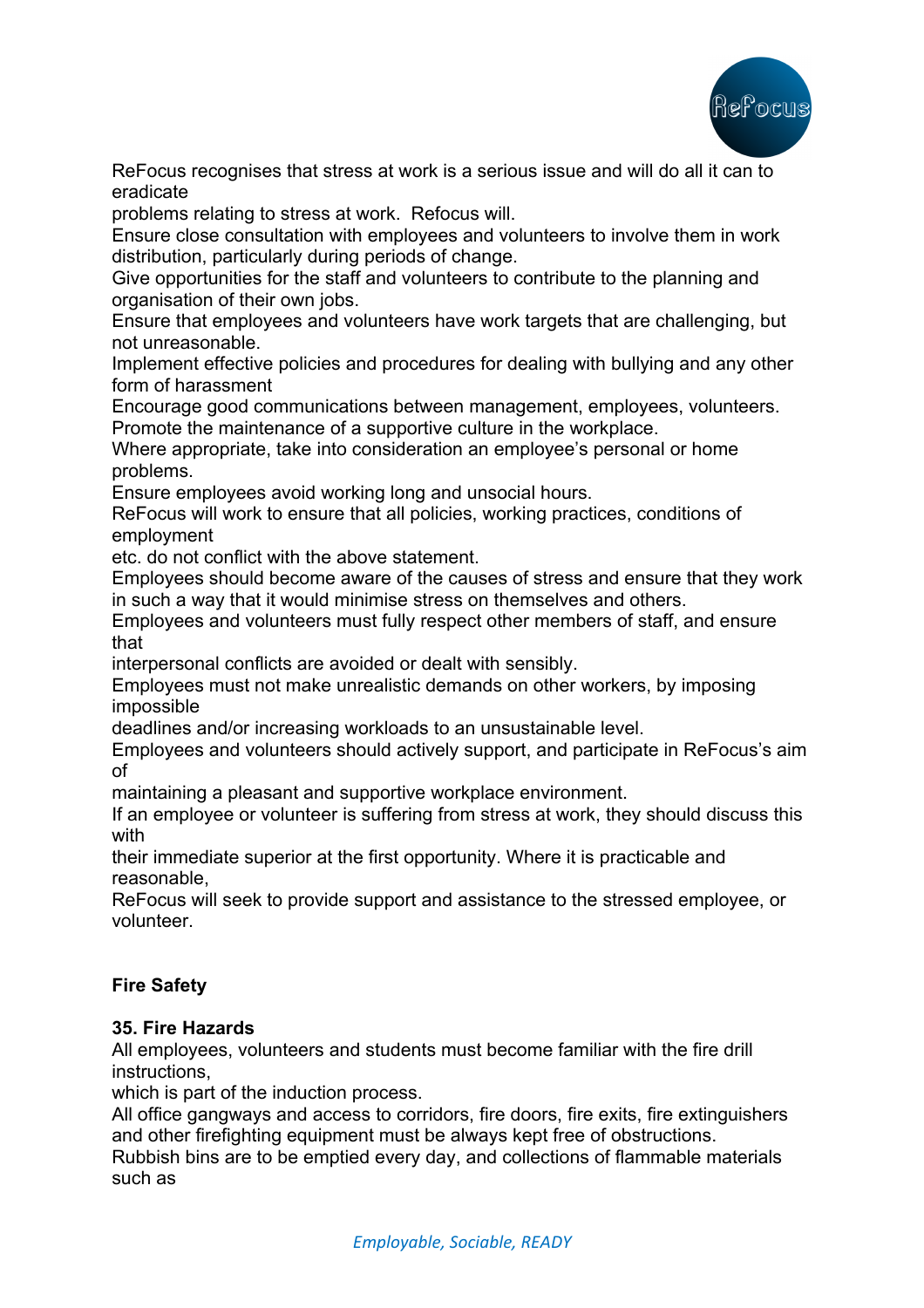

paper, and cardboard boxes are to be stored securely or removed from the building. Smoking is not allowed in or around the building

It is the responsibility of all employees, volunteers, and students to be aware of all fire

hazards and bring them to the attention of a Trustee or the Safety Officer. They must also

know the location of the fire alarms, fire extinguishers, emergency exits and their own

assembly point.

## **36. Fire Drills**

Employees, volunteers, and students are to be made fully conversant with the escape routes and the appropriate assembly points.

The Safety Officer is responsible for ensuring that employees, volunteers, and students are

aware of evacuation procedures. The Safety Officer will evaluate and review the success, or otherwise, of each evacuation to make improvements to the procedures.

On hearing the fire alarm employees, volunteers and students are to pick up their immediate belongings and leave the building under the supervision of the Office Supervisor or Tutor. They must file out in an orderly manner and once they have left the building may not re-enter until all clear is given.

The Office Supervisor is responsible for supervising the evacuation of all employees, volunteers, and visitors, during fire drills, and accounting for them at the assembly point.

The Tutors will supervise the evacuation of students and will hold a roll call at the assembly point.

All fire drills and training will be recorded by ReFocus.

Landlords is responsible for carrying out Fire Alarm and Emergency Lighting Tests at least twice each year. ReFocus staff and volunteers will be notified of any testing taking place during office hours.

# **Control of Substances Hazardous to Health (COSHH)**

# **37. COSHH Policy**

Under the 1992 COSHH (Control of Substances Hazardous to Health) Regulations, employers have a duty to assess the risks related to hazardous substances e.g., chemicals, noxious fumes etc. In accordance with the Approved Code of Practice this assessment will be carried out and written down by a nominated competent person appointed by ReFocus's Health and Safety Committee. Following this assessment, in accordance with the Approved Code of Practice (ACOP) ReFocus will:

in the first instance take action to remove any hazardous substances If this is not possible then action shall be taken to find a substitute for the hazardous substance

If this is not possible such substances shall be enclosed within a safe environment If none of the above is possible then protective equipment will be issued to ensure